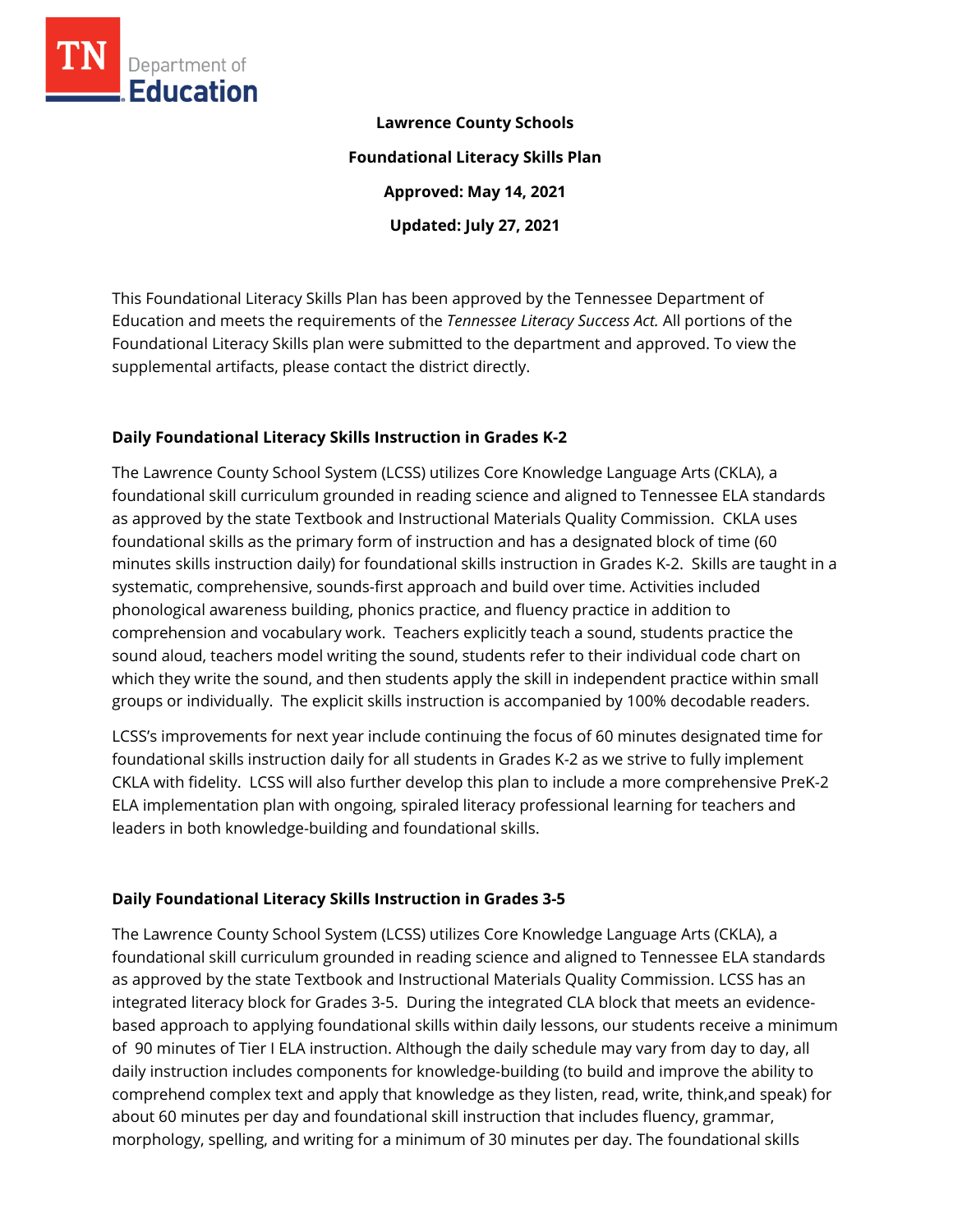Department of Education

instruction is embedded in all aspects of Tier I instruction to develop students' holistic literacy approach to fluency, vocabulary, and comprehension coherently as recommended by research. CKLA engages students in work around fluency, vocabulary, and comprehension skills not taught in isolation but embedded to ensure continuity, cohesion, and connection within the lessons. CLKA also provides teachers with sidebar supports as well as fluency and decoding and encoding remediation guides to assist students who struggle with foundation skills or need additional help.

LCSS's improvements for next year include continuing the focus of 90 minutes as a minimum of Tier I ELA instruction daily for all students in Grades 3-5 as we strive to fully implement CKLA with fidelity. LCSS will also further develop this plan to include a more comprehensive ELA implementation plan with ongoing, spiraled literacy professional learning for teachers and leaders in both knowledgebuilding and foundational skills.

# **Approved Instructional Materials for Grades K-2**

Amplify - K-5 Core Knowledge Language Arts

# **Approved Instructional Materials for Grades 3-5**

Amplify - K-5 Core Knowledge Language Arts

# **Universal Reading Screener for Grades K-5. This screener complies with RTI<sup>2</sup>and Say Dyslexia requirements.**

Tennessee Universal Reading Screener

### **Intervention Structure and Supports**

In the fall, the students in the Lawrence County School System (LCSS) are given a universal screener (K-2 easyCBM, 3-8 STAR) to determine which students have a significant reading deficiency or are "at-risk." LCSS RtI Coordinators, grade-level teachers, and principals review universal screener data to determine which students score between the 0-25th percentile. Those students demonstrating need are classified as in need of Tier II or Tier III instruction. Students classified as Tier II or Tier III are given a diagnostic assessment to determine specific deficits in order to best assign students to a small group with an intervention that will narrow skill gaps. Students receive daily, small-group intervention for at least 30-45 minutes depending on Tier level in the area of greatest deficit.

LCSS has research-based options for reading intervention support available to students who are "atrisk" and/or who have been identified with a significant reading deficiency. Amplify's CKLA ELA curriculum was recently adopted and contains an assessment and remediation guide in which teachers can find activities that directly address skill gaps. They can tailor this to the needs of their RTI group of students. If that intervention is not proving to be effective, more comprehensive, strategic interventions (such as 95% group & SPIRE) become an option. Data teams meet every 4 ½ weeks to determine if a change in the intervention or the person providing the intervention is warranted. The data team also looks at other variables (attendance, engagement) as part of the decision-making process before a change is made to the programming or provider.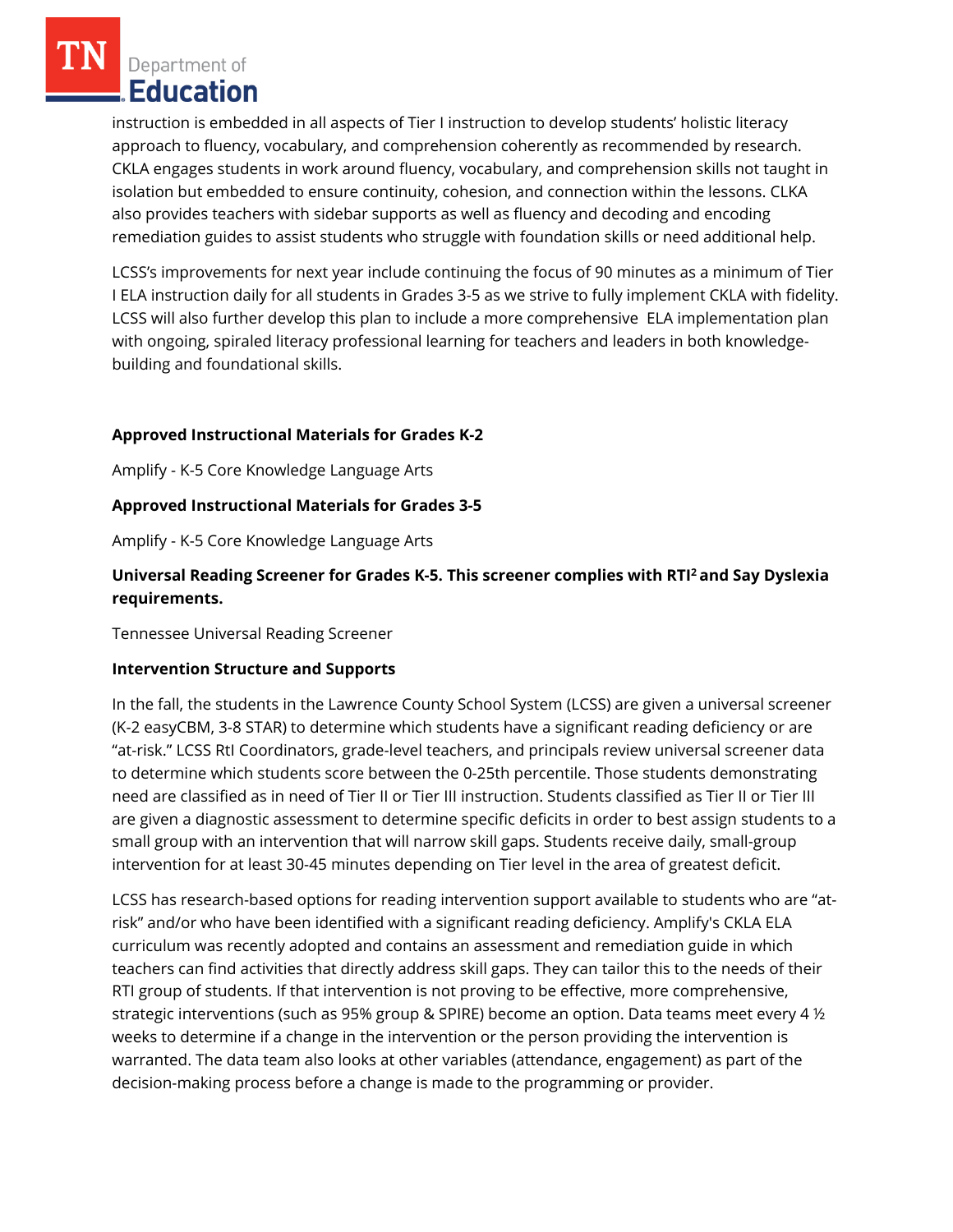Department of **Education** 

LCSS students receive explicit instruction in their area of deficit in small groups using researchbased materials and strategies. These students are also screened using additional survey level assessments to determine if they have characteristics of dyslexia. Students who do demonstrate those characteristics receive intensive intervention as outlined in the Say Dyslexia Law using programs that meet the law's requirements. LCSS uses a research-based supplemental program as one intervention for students with characteristics of dyslexia. Our district notifies families of students who demonstrate characteristics of dyslexia. Families are notified that the Barton, 95% Group or SPIRE curriculums are used to support those students, as it is based on the Orton-Gillingham approach of systematic, explicit, sequential, phonics-based instruction and is considered a strong support for those students.

Intervention takes place daily during a grade-level time in the master schedule designated just for RTI. When students are in their RTI groups, they work on activities and assignments that make them stronger in that skill. For example, students who need instruction in comprehension may read a new text and answer scaffolded questions, all related to the knowledge-building unit they are studying in Tier I instruction. For students who need fluency support, they may receive intervention using the SPIRE and/or Achieve3000 program.

# **Parent Notification Plan/Home Literacy Reports**

LCSS notifies parents in Grades K-5 if their child(ren) is "at-risk" for or has a significant reading deficiency (as evidenced by students scoring in the 0-25th percentile) immediately after the district's schools complete the fall universal screening. Students' scores are communicated in parent-friendly language that provides a clear explanation of student skill gaps and the depth and extent of student needs. The parents are told what intervention their student(s) will receive and the amount of time each day the student(s) will receive services. This is coupled with a description of the importance of being ready by the end of 3rd grade.

LCSS defines how students are assessed and what a "significant reading deficiency" means. Parents are subsequently notified of their child's progress, or lack of progress, after the 4 ½ week data team meetings. In the parent notifications/communication, data teams note any changes being made if the child is not showing sufficient progress as evidenced by progress monitoring and universal screening data as well as recommended activities (that do not require purchased resources) that will support students in the area of deficit (activities are not tailored by child, but tailored by skill deficit generally). These communications go out to parents with students in Grades K-3 three times annually and are shared in Grades 4 and 5 annually. Parents of students exhibiting characteristics of dyslexia are given an overview of the "Say Dyslexia" law.

Additionally, the CKLA ELA curriculum contains parent letters in the younger grades that outline the foundational skills and knowledge domains for the coming week that will inform and equip parents to work with the child. Families can better understand how to support their student(s) through questions about their texts and through an awareness of what foundational skills their child(ren) are learning.